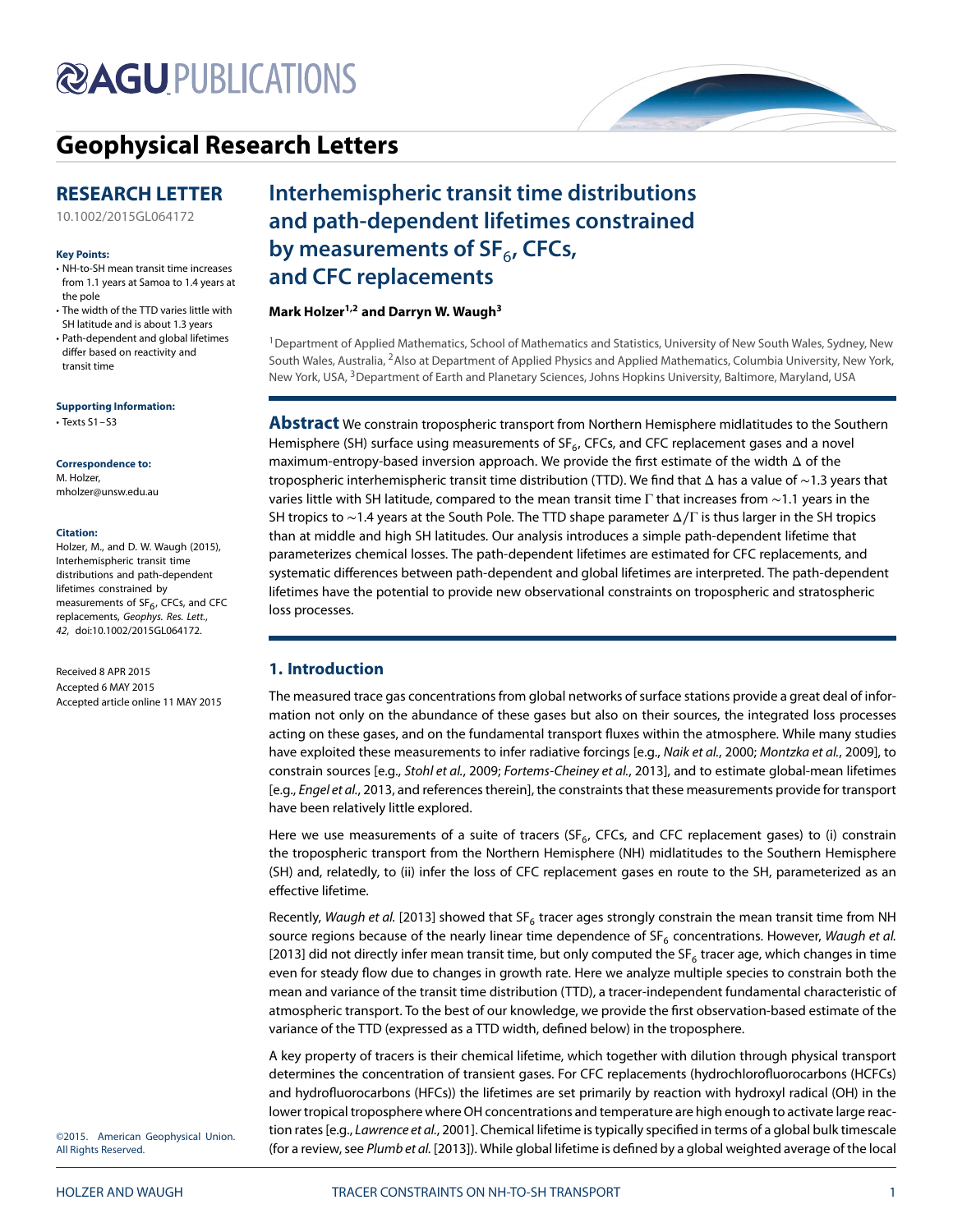loss frequencies, the integrated loss that a tracer experiences during its transit through the troposphere to the point of measurement ("field point") depends on the transport paths through the poorly known loss field. Here we parameterize this path-dependent integrated loss by a timescale that depends on source and field point and use measurements from the "Halocarbons and other Atmospheric Trace Species Group" (HATS) station network to estimate this path-dependent lifetime for HCFCs and HFCs for transport from the NH midlatitudes to the SH surface.

We find that the TTD is broader at Samoa than at either Tasmania or the South Pole, which have similar TTD shape parameters. This unexpected result highlights the subtle interplay between fast transport pathways and slow eddy-diffusive recirculations controlling the mode and tails of the TTD, respectively. Our results suggest that for gases with lifetimes of order 10 years, the path-dependent lifetimes in the SH can be up to 30% longer than the global lifetimes, with longer path-dependent lifetimes corresponding to longer mean transit times, while for HFC152a with a lifetime of order 1 year, the path-dependent lifetime is ∼40% shorter.

#### **2. Method and Data**

We consider multiple trace gases with concentrations  $\chi_{j}$ , where  $j$  = 1  $\dots$  J identifies the species. Given the surface concentrations  $\chi^S_j({\bf r}_s,t_s)$  over the source region as a function of surface location  ${\bf r}_s$  and source time  $t_s$  and parameterizing the path-dependent loss with timescale  $\tau_j^c$ , the concentrations outside the source region at field points **r** can be obtained by convolving  $\chi^\mathsf{S}_j$  with the boundary propagator  $\mathcal{G}$  [e.g., *Holzer and Hall*, [2000\]](#page-7-5):

<span id="page-1-0"></span>
$$
\chi(\mathbf{r},t) = \int_0^\infty d\xi \int d^2r_s \mathcal{G}(\mathbf{r},t|\mathbf{r}_s,t-\xi) \chi_j^S(\mathbf{r}_s,t-\xi) e^{-\xi/\tau_j^c(\mathbf{r},t)} \quad , \tag{1}
$$

where  $\tau^\epsilon_j$  varies with field point and time (**r**, *t*) but is defined to be independent of transit time,  $\xi$ .

With only a few NH stations, the spatial dependence of  $\chi^\mathcal{S}_j$  is poorly observed. We assume that in the SH the  $\bm{r}_s$  dependence of  $\chi_j^S$  within the NH midlatitudes can be neglected and simply replace  $\chi_j^S$  with an average NH midlatitude concentration  $\chi_j^\mathsf{NH}$ . Equation [\(1\)](#page-1-0) then reduces to a convolution in time only:

<span id="page-1-1"></span>
$$
\chi_j(\mathbf{r},t;G) = \int_0^\infty d\xi G(\mathbf{r},t|t-\xi)\chi_j^{\text{NH}}(t-\xi)e^{-\xi/\tau_j^c(\mathbf{r},t)} \quad , \tag{2}
$$

where  $G = \int d^2r_s G$  is the transit time distribution (TTD) with normalization  $\int_0^\infty G d\xi = 1$ . We do not assume stationary flow and hence retain explicit dependence of G on both  $t$  and  $\xi$ . The loss frequency experienced by a tracer molecule varies along its path from the source to  $(r, t)$ . We regard the lifetime  $\tau_j^c(r, t)$  in [\(2\)](#page-1-1) as an effective inverse loss frequency that parameterizes the integrated loss over all possible paths to (**r***,* t). Because the transport paths depend on field point  $(r, t)$  for a given source distribution,  $\tau_j^c$  will generally depend on (**r***,* t).

We now consider two types of inverse problems that we apply alternately to different sets of gases as detailed in section 3. (i) Given the NH time series  $\chi_j^\mathsf{NH}(t-\xi)$  and field point measurements  $\chi_j^\mathsf{obs}(\mathbf{r},t)$  at a given point **r** (i.e., surface station in the SH) for J species with known lifetimes  $\tau^c_j$ , we estimate the TTD by deconvolving the constraints that the G-propagated concentrations [\(2\)](#page-1-1) must match the observations:

<span id="page-1-2"></span>
$$
\chi_j^{\text{obs}}(\mathbf{r},t) = \chi_j(\mathbf{r},t;G) \quad . \tag{3}
$$

(ii) Given an estimate of G from a subset of the species considered, we solve the constraints [\(3\)](#page-1-2) for the remaining tracers for their path-dependent lifetimes  $\tau_j^c$ . Inverse problem (ii) requires solving for each species one equation [\(3\)](#page-1-2) for the single unknown  $\tau^\mathsf{c}_j$ , which is straightforward using standard numerical algorithms.

Inverse problem (i) is more involved because the functional form of G must be estimated from only a finite number of constraints. This classic underdetermined deconvolution problem can be regularized by assuming that G can be parameterized with a number of parameters less than or equal to the number of tracer constraints, J. One could assume that G is an inverse Gaussian (IG) and hence a function of only two parameters (mean and variance). However, using an IG, it is in practice difficult to find solutions that are physical and consistent across the available field times t.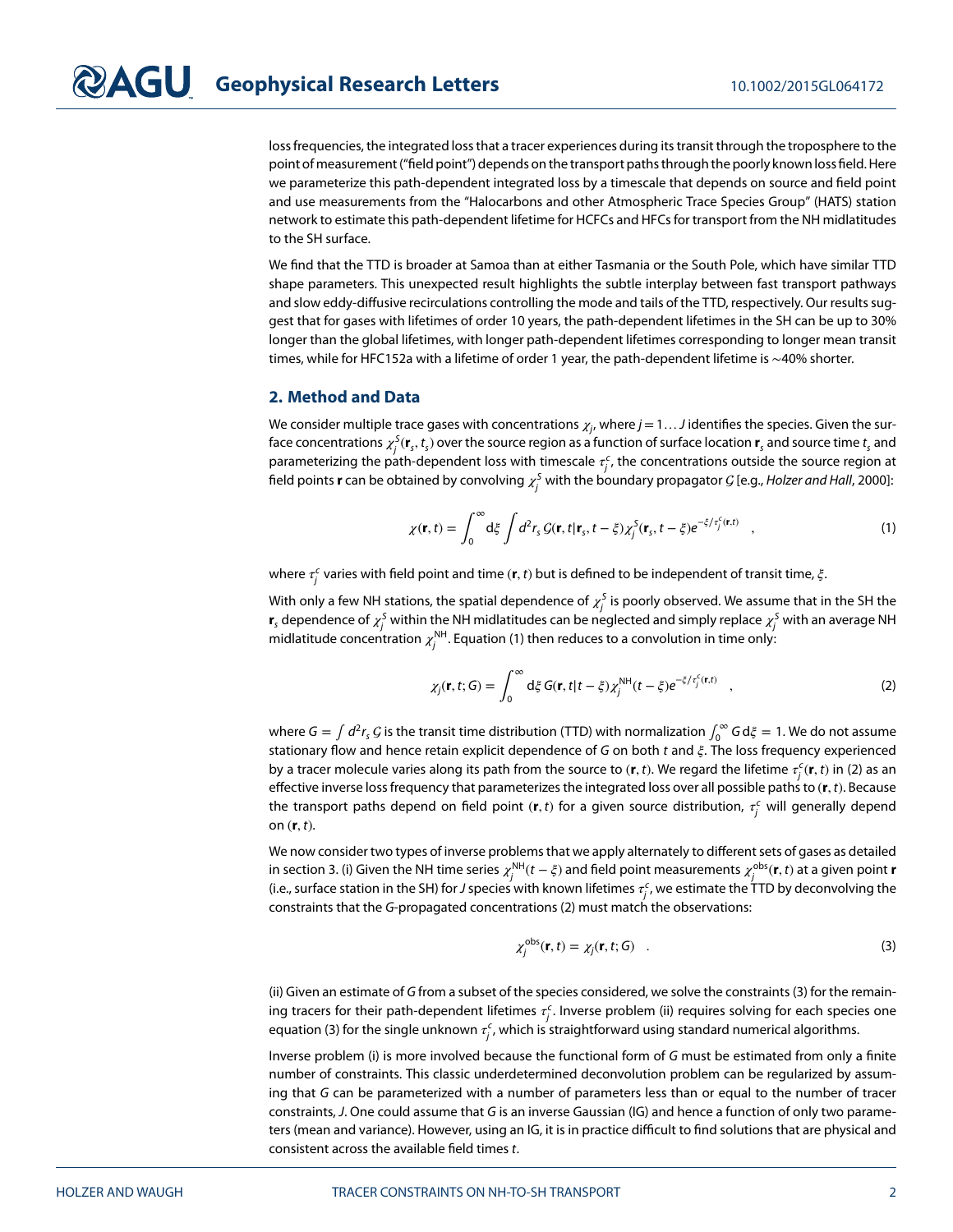Here we adopt a functional form for G that results from maximizing the information entropy of G subject to error-free tracer constraints [e.g., Holzer et al., [2010\]](#page-7-6):

$$
G(t, t - \xi; \mu, \{\lambda_j\}) = \frac{\mu(\xi)}{Z} \exp\left(-\sum_j \lambda_j(t)\chi_j^{\text{NH}}(t - \xi) e^{-\xi/\tau_j^c}\right) , \qquad (4)
$$

where the  $\lambda_i$  are J parameters to be determined from the J constraints [\(3\)](#page-1-2),  $\mu$  is a prior guess at G (prior, for short) to which G reduces in the absence of data constraints ( $\lambda_i = 0$ ), and Z is a normalization constant. To account for the uncertainty in the trace gas measurements, we generate several randomly perturbed synthetic copies of the measurements and solve the tracer constraints for the  $\lambda_i$  in a least squares sense (see supporting information (SI) for details). We also add random Gaussian error of 10% amplitude to the lifetimes. To estimate the uncertainty due to the inherently underdetermined nature of the deconvolution [e.g., Holzer et al., [2010\]](#page-7-6), we perform the inversion for an ensemble of randomly chosen priors; see the SI for details.

#### **2.1. Data**

We use monthly averages for SF $_6$ , CFC-11, CFC-12, CFC-113, HCFC-22, HCFC-141b, HCFC-142b, HFC-134a, and HFC-152a obtained from the HATS station network. The time series  $\chi_j^{\text{NH}}(t)$  for the NH *midlatitudes* are estimated as three-station (Trinidad Head, CA; Niwot Ridge, CO; and Mace Head, Ireland) averages. We perform inversions for stations SPO (South Pole), CGO (Tasmania, 40∘S, 145∘E ), and SMO (Samoa, 14∘S, 171∘W). We focus on 2006–2011 to infer the path-dependent lifetimes and on 2000–2005 to constrain the TTD (see SI for details).

#### **3. Strategy and Illustration for Synthetic Tracers**

To test our method, we apply it to synthetic data obtained by propagating  $\chi_j^{\sf NH}$  with a known IG TTD that is completely determined by its mean,  $\Gamma$ , and width,  $\Delta$ , defined for any TTD G through  $\Gamma\equiv\int_0^\infty\,d\xi\,\xi\,G(\xi)$  and  $\Delta^2 \equiv \frac{1}{2} \int_0^\infty d\xi (\xi - \Gamma)^2 G(\xi)$ . Without noise and assuming zero error in the lifetimes, the inversion recovers  $\Gamma$ and  $\Delta$  to within a few percent given two or more tracer constraints.

The synthetic case is less straightforward when we add noise to the concentrations and lifetimes to account for their uncertainties. Because there is little variation in the growth rates of SF<sub>6</sub> and CFCs since 2000, the transport information contained in these tracers is strongly degraded by the uncertainty in their concentrations, accounted for here by the noise. While SF<sub>6</sub> strongly constrains Γ, we find that the addition of CFCs does not allow for an unbiased estimate of Δ. It is therefore necessary to use one or more of the CFC replacement gases to constrain transport accurately. Before this can be done, we need to know the lifetimes  $\tau^\epsilon_j$  in the convolution integral [\(2\)](#page-1-1), which are generally not equal to the global lifetimes. Fortunately, as demonstrated below, the inversion for the lifetimes is insensitive to knowing the precise TTD. Therefore, our strategy is as follows:

- 1. We use  $SF_6$  and the three CFCs for a first estimate of the TTD (inversion type (i)). For this step we use the known global lifetimes [*Ko et al.*, [2013\]](#page-7-7) for the  $\tau^\epsilon_j$  of the CFCs and SF<sub>6</sub> because these are very long (several decades to millennia) on the scale of tropospheric transport.
- 2. We use this first estimate of the TTD to determine the  $\tau^\epsilon_j$  of the CFC replacements (inversion type (ii)).
- 3. We use the CFC replacements, now that we know their  $\tau_j^c$ , together with SF<sub>6</sub> for a refined estimate of the TTD (inversion type (i)). While we estimate  $\tau_j^c$  at every field time  $t$ , the ensemble spread is typically larger than seasonal and interannual variations. We therefore time average  $\tau_j^c$  for step (c) and drop its  $t$ dependence below.

Figure [1a](#page-3-0) demonstrates to what degree the lifetimes of the HCFC and HFC gases can be recovered for synthetic tracers using  $SF_6$  and the three CFCs to constrain the transport. We consider three synthetic TTDs: IGs with Γ = 1*.*3 years, and Δ∕Γ = 3/4, 1, and 4/3. For Δ∕Γ = 1, we recover the lifetimes of the CFC replacements to within 1%, except for HFC-152a for which the error is 5%. For  $\Delta/\Gamma = 3/4$ , the lifetimes are underestimated by 5 to 15%, and for  $\Delta/\Gamma = 4/3$ , they are overestimated by 7 to 37%, with the largest errors for HFC-152a. However, in all cases our error bars overlap the correct value. The error magnitude is not simply a function of lifetime but also depends on the shape of the  $\chi^{\mathsf{NH}}_j$  time series and the noise amplitude. Biases are largest for HFC152a because the short- $\xi$  dependence of G is particularly poorly constrained by SF<sub>6</sub> and the CFCs. Fortunately, the real atmosphere's TTD at SH stations is estimated below to have a Δ∕Γ in the range 0.88–1.12 so that estimated lifetimes should be accurate to within ∼10%.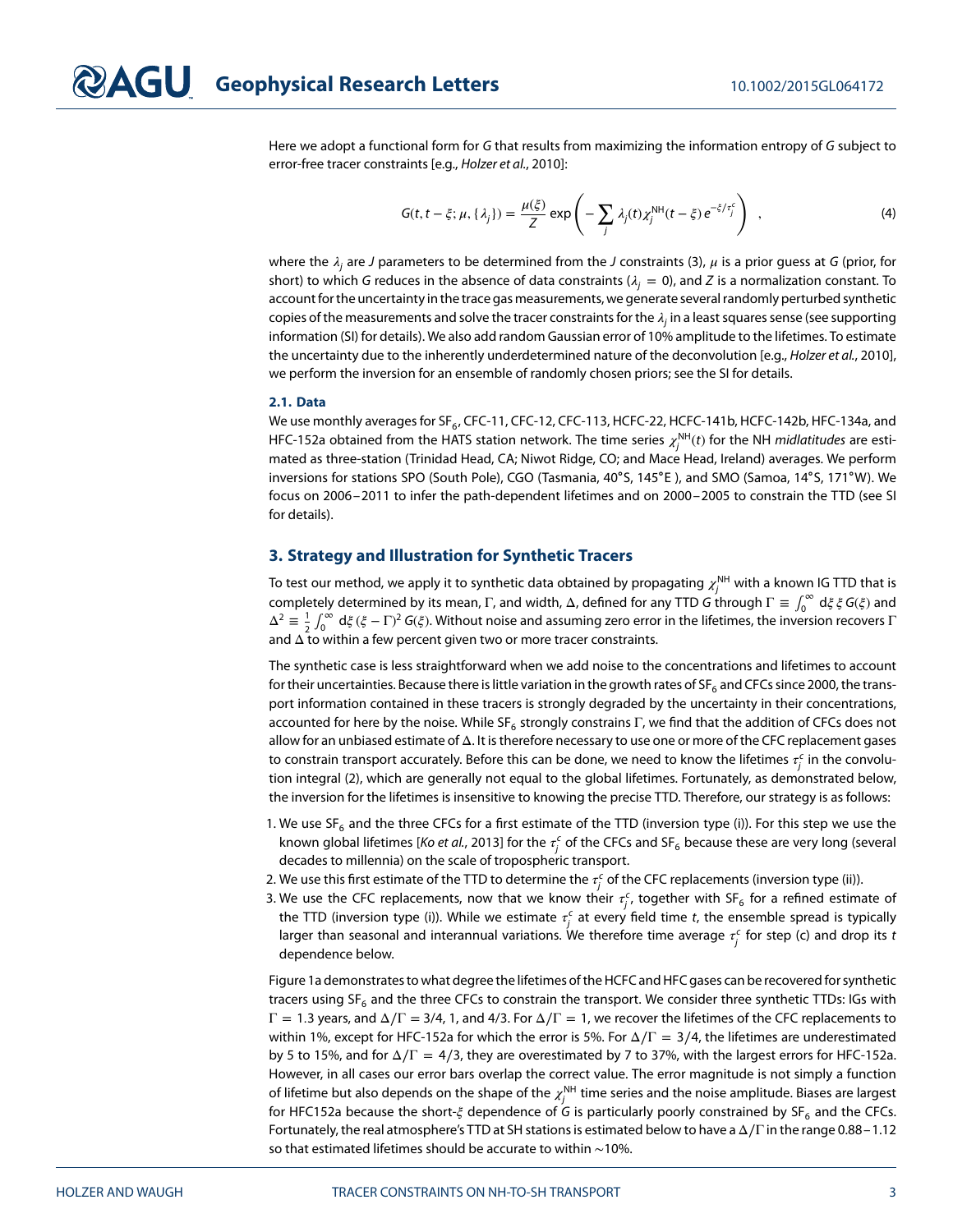## **COAGU** Geophysical Research Letters 10.1002/2015GL064172

 $(a)$ 

synthetic Gs, SF6, CFC11, CFC12, CFC113



<span id="page-3-0"></span>**Figure 1.** (a) Ratio of inferred to prescribed lifetimes for synthetic IG TTDs with Γ = 1*.*3a and Δ∕Γ = 3/4, 1, and 4/3 and corresponding synthetic SF<sub>6</sub>, CFC-11, CFC-12, and CFC-113 tracer constraints. (b) Estimates of the TTD  $G(\xi)$  (top panels), of  $f(\xi) \equiv \int_0^{\xi} G(\xi') d\xi'$  (middle panels), and of  $\Gamma$  and  $\Delta$  (bottom panels), using synthetic SF<sub>6</sub> and HFC-134a. Prescribed ("true") quantities are plotted in red; inferred quantities, in black (ensemble spread shaded grey).

To constrain the TTD width Δ, it turns out that HFC-134a has the greatest sensitivity to Δ for the field times considered. This can be seen, for example, by plotting the convolved synthetic tracer concentration as a function of Γ and  $\Delta$  of the assumed IG propagator (not shown). We therefore use SF<sub>6</sub> plus HFC-134a to constrain  $\Delta$ . Using the other tracers as additional constraints tends to bias our estimates because the uncertainties (noise in the synthetic case) tend to make a wide range of  $\Delta/\Gamma$  compatible with the tracer constraints.

Figure [1b](#page-3-0) shows the ensemble-averaged estimates of the TTD, of the cumulative TTD  $f(\xi) \equiv \int_0^\xi d\xi' G(\xi'),$  and of Γ and Δ. Physically,  $f(\xi)$  at **r** is the local fraction of fluid elements whose transit times to **r** are less than  $\xi$ . Figure [1b](#page-3-0) shows results for the same three synthetic cases considered in Figure [1a](#page-3-0). Unsurprisingly, with only two usable tracer constraints, the inferred TTD does not exactly match the true TTD in any of the cases, and the ensemble spread (grey shading) at any given  $\xi$  is large. The closest match with these particular tracer constraints happens to occur for  $\Delta/\Gamma = 1$ . The largest discrepancies occur near the mode of the TTD, with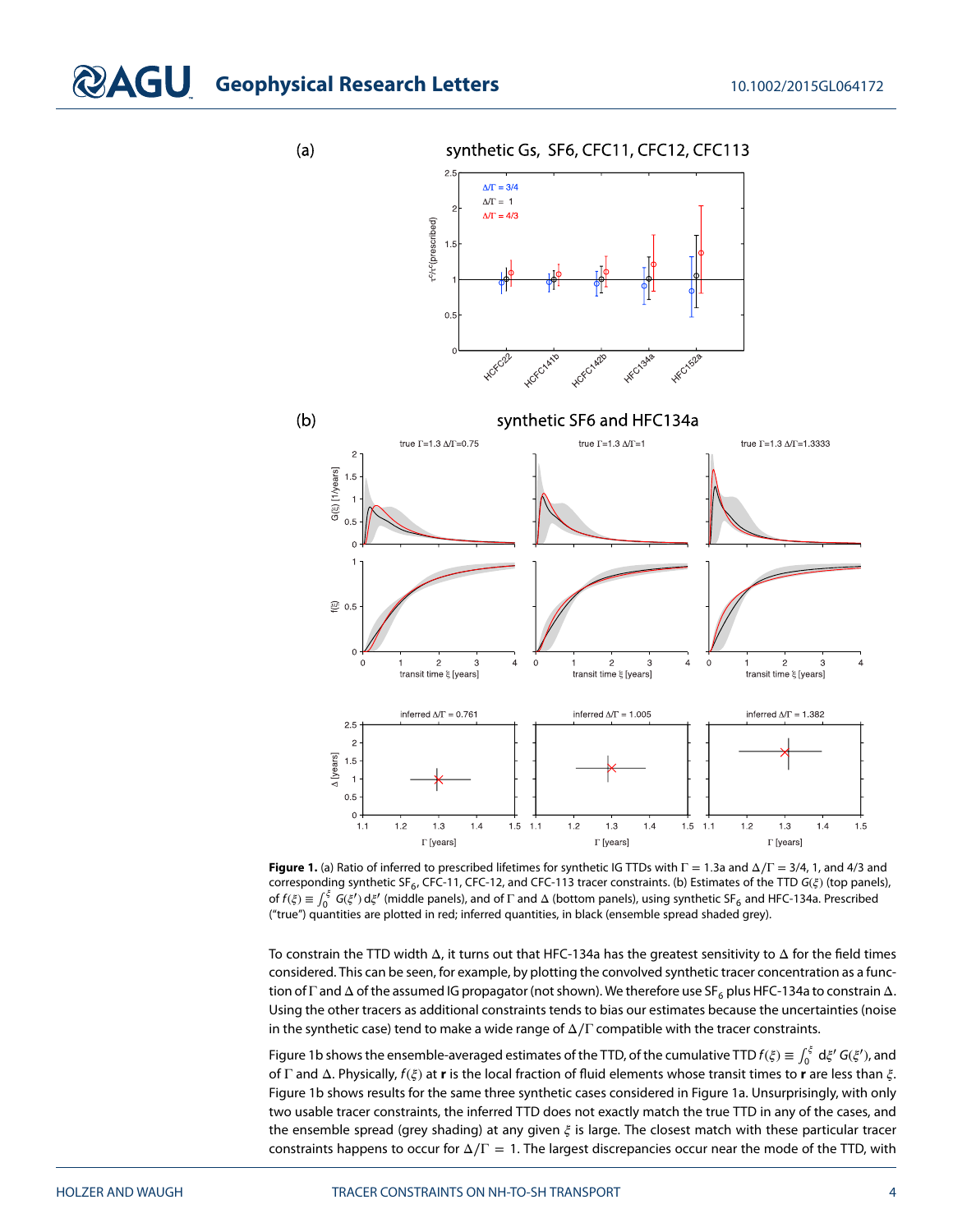

<span id="page-4-0"></span>**Figure 2.** Inferred path-dependent lifetimes  $\tau^c$  at SPO (black), CGO (blue), and SMO (green) for sets A, B, and C of tracer constraints, as described in the text. Error bars with larger end caps represents the ensemble spread; those with small end caps are the standard deviation of the monthly values from the multiyear mean. The global lifetimes  $\bar{\tau}$  relative to OH [Engel et al., [2013\]](#page-7-3) are plotted in red. The bottom row shows the percentage difference between  $\tau^c$  and  $\bar{\tau}$ .

the early-time TTD being overestimated for Δ∕Γ *<* 1 and underestimated for Δ∕Γ*>*1. However, Γ and Δ are recovered nearly perfectly in all cases. The most likely values are within 2% of the true value, and the ensemble spread (half the error bar length) is∼7% and∼30% for Γ and Δ, respectively. The synthetic tracers thus provide some confidence that we can obtain unbiased estimates of  $\Gamma$  and  $\Delta$ .

#### **4. Inversion Results for HATS Data**

#### **4.1. Path-Dependent Lifetimes**

Figure [2](#page-4-0) shows three estimates of the path-dependent lifetimes  $\tau_j^c$  of the CFC replacements, each estimate corresponding to a different set of tracer constraints. Because the  $\tau_j^c$  of CFC replacements estimated from SF $_6$ , CFC-11, CFC-12, and CFC-113 ("estimate A") are used to constrain transport using CFC replacements below, it is essential that these lifetimes are validated for consistency. We therefore also used SF<sub>6</sub> and HFC-134a ("estimate B") with its lifetime from estimate A to infer the  $\tau_j^c$  of the other CFC replacements and similarly SF $_6$ and HCFC-142b ("estimate C") with its lifetime from estimate A to validate the other lifetimes, including that of HFC-134a. We chose HCFC-142b and HFC-134a because they have the greatest sensitivity to Δ for IG synthetic transport. Figure [2](#page-4-0) shows consistency among the estimates, with differences that are an order of magnitude smaller than the ensemble spread. It is therefore legitimate to use the estimate A lifetimes for constraining the TTD and to interpret the lifetimes themselves.

Figure [2](#page-4-0) shows the systematic variations of  $\tau_j^c$  for the CFC replacements with respect to species and station and underscores the path-dependent nature of  $\tau_j^c$ . Except for HFC-152a, the  $\tau_j^c$  lie within the broad uncertainty ranges of the Stratospheric Processes and their Role in Climate global lifetimes  $\overline{t}_i$  [Engel et al., [2013\]](#page-7-3), although for all species there are systematic variations. The systematics of  $\tau_j^c<\overline{\tau_j}$  for  $\overline{\tau_j}\sim$  1 year, and of longer  $\tau^\epsilon_j$  corresponding to longer  $\Gamma$  for  $\overline{\tau_j}$  ~10 years, are set by the interplay of transport and loss timescales and are fundamental to the system.

To get insight into the systematics of Figure [2](#page-4-0) and into how the path-dependent and global lifetimes differ by virtue of their definitions, we consider key limits for a simple conceptual model. This model has steady state tracer concentrations, only NH sources that maintain a constant mixing ratio  $\chi^{\text{NH}}$  in the lower extratropical NH, a long local background lifetime  $\tau_R$  outside the low-level tropics, and a local lifetime  $\tau_T$  inside the low-level tropics. For simplicity, we further postulate rapid vertical exchange so that all paths to the SH sample the lower tropics. Suppressing species index j, the path-dependent lifetime  $\tau^c$  is defined by [\(2\)](#page-1-1), while the global lifetime is defined in terms of the global average of the local loss frequencies [(**r**)]<sup>−</sup><sup>1</sup> [Plumb et al., [2013\]](#page-8-2):

<span id="page-4-1"></span>
$$
\frac{1}{\tau} \equiv \frac{\int \left[\tau(\mathbf{r})\right]^{-1} \chi(\mathbf{r}) \rho(\mathbf{r}) d^3 r}{\int \chi(\mathbf{r}) \rho(\mathbf{r}) d^3 r} , \qquad (5)
$$

where  $\tau(\mathbf{r})$  is the local lifetime at **r** and  $\rho$  is air density.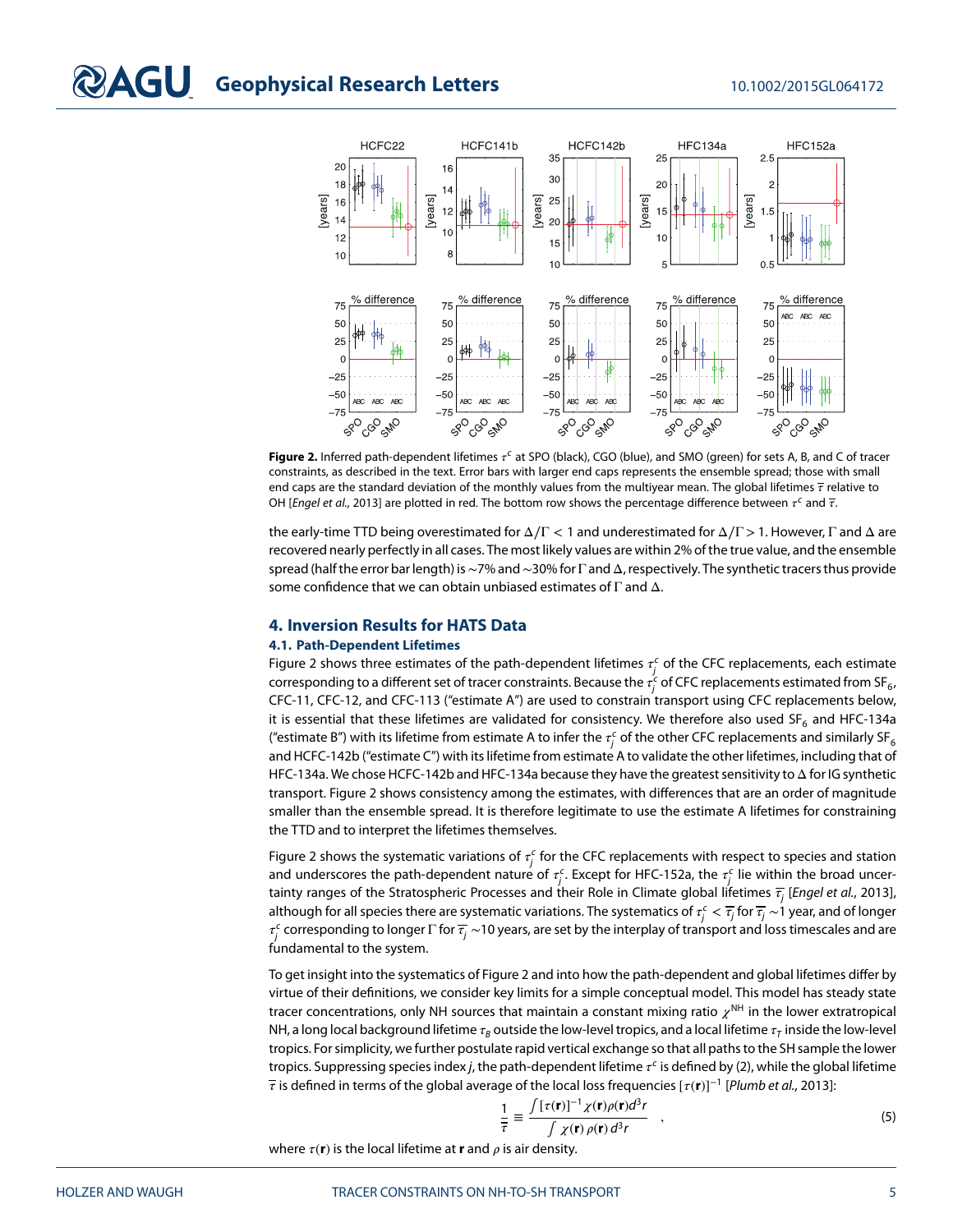First, consider the fast limit  $\tau<sub>T</sub> \to 0$ . The concentrations in the lower tropics then go to zero, and because in our conceptual model all paths to the SH must pass through the lower tropics, the SH extratropical concentrations,  $\chi^{\rm SH}$ , also go to zero. Because  $\chi^{\rm NH}$   $\int_0^\infty G(\xi) \exp(-\xi/\tau^c) d\xi$  must match  $\chi^{\rm SH}$ , the path-dependent lifetime  $\tau^c$ must go to zero in both the SH and in the tropics. However, because the tropical concentration  $\chi_T$  becomes proportional to  $\tau$ <sub>T</sub> for small  $\tau$ <sub>T</sub> while  $\chi$ <sup>NH</sup> remains fixed, it follows from [\(5\)](#page-4-1) that  $\bar{\tau}$  approaches a finite limit as  $\tau_T \to 0$ . Thus, in the limit of tropical loss that is fast compared to the meridional transport timescale,  $\tau^c < \overline{\tau}$ .

A simple conceptual limit for which  $\tau^c(\mathbf{r}) = \overline{\tau}$  is the case of spatially uniform loss  $\tau_T \to \tau_B$ . Although this does not apply to the gases considered here for which  $\tau_T/\tau_B$  is set primarily by the ratio of extratropical to tropical OH concentrations, this second limit shows that it is possible for path-dependent and global lifetimes to coincide. In general, however,  $\tau^c(\mathbf{r})$  is expected to differ from  $\overline{\tau}$ . For  $\tau_{ex} < \tau_f < \tau_B$ , where  $\tau_{ex}$  is the horizontal exchange time between the tropics and extratropics, the ratio  $\tau^c(\mathbf{r})/\tau$  can be either greater or less than unity depending on the value of  $\tau_T/\tau_B$  and the location of **r** relative to the structure of the transport and the distribution of loss frequencies.

In general, the smaller the integrated loss en route to **r**, the longer  $\tau^c(\mathbf{r})$ . Because it follows from [\(2\)](#page-1-1) that the integrated loss depends to first order on exp[-Γ(**r**)/ $\tau$ <sup>c</sup>(**r**)] for  $\tau$ <sup>c</sup> ≫ Γ, a given integrated loss must have longer τ<sup>c</sup>(**r**) for longer Γ(**r**). In other words, if concentrations were to remain intact after passing through the high-loss tropics, their preservation over increasing transit times would be reflected in correspondingly increasing path-dependent lifetimes.

The systematics of  $\tau^c < \tau$  for highly reactive species, and of longer  $\tau^c(\bf{r})$  corresponding to longer Γ(**r**) for longer-lived species, is born out in Figure [2.](#page-4-0) For HFC-152a with a global lifetime  $\bar{\tau}$  of only ∼1.6 years (and hence a much shorter local lifetime  $\tau_T$  in the lower tropics),  $\tau^c < \overline{\tau}$ , consistent with our expectations from the short- $\tau$ <sub>T</sub> limit. For the other CFC replacement gases of ~10 year lifetimes, the differences between  $\tau^c$  and  $\bar{\tau}$ are less dramatic, but for all species the values of  $\tau^c$  at SPO and CGO are longer than at SMO as expected from the longer mean transit times to SPO and CGO, given that their loss occurs predominantly in the tropics.

The details of the path-dependent lifetimes depend on loss processes throughout the atmosphere, including the stratosphere: Up to 20% of air undergoing interhemispheric surface-to-surface transport is estimated to pass through the stratosphere [Holzer, [2009\]](#page-7-8), where photolysis may be significant for some species.

#### **4.2. Mean Transit Time,**  $\Gamma$ **, and TTD Width,**  $\Delta$

Having estimated and cross validated the loss timescales  $\tau_j^c$  of CFC replacements, we now return to constraining the TTD itself. We use HFC-134a (in addition to  $SF_6$ ) because in the context of a synthetic IG TTD, it constrains Δ without bias. With only two tracers, the full TTD remains highly uncertain, with uncertainty bounds (not shown) similar to the synthetic cases of Figure [1b](#page-3-0). We therefore focus on Γ and Δ, i.e., on the first two centered moments of the TTD. With these tracers, Γ is well constrained over the full 2000–2011 period considered, while Δ is much better constrained for 2000–2005.

Figure [3a](#page-6-0) shows the estimated time series of Γ, with 12 year means of 1.44, 1.41, and 1.10 years at SPO, CGO, and SMO, respectively. As expected, Γ to SMO is shorter (by∼3–4 months) than Γ to the SPO and CGO because SMO is closer to the NH source region. Γ exhibits greater seasonality and interannual variations at SMO than at CGO and SPO, which is partly due to interhemispheric tracer gradients being sharpest across the tropics. The apparent downward trend of Γ at SMO after ∼2001 may be an artifact of trends in the distribution of the  $SF<sub>6</sub>$  sources [*Patra et al.*, [2011\]](#page-7-9).

The seasonality of Γ at SMO is consistent with the seasonality of the Hadley cell. During boreal summer, trace gases of midlatitude origin are drawn into the Intertropical Convergence Zone (ITCZ) in the NH and enter the SH aloft, while during boreal winter the zonally averaged ITCZ is in the SH and the surface inflow into this convergence provides a fast path across the equator [e.g., Prinn et al., [1992;](#page-8-3) Holzer, [1999;](#page-7-10) Bowman and Erukhimova, [2004;](#page-7-11) Holzer, [2009\]](#page-7-8). Consequently, in boreal summer the tropical SH would be expected to see longer mean transit times to allow for the mixing down and recirculation to the surface, with the most direct transport missing Samoa. By contrast, in boreal winter we would expect faster transport to the SH tropical surface with the inflow to the ITCZ. This is just the seasonality that Γ shows at SMO, with a difference of about 2–3 months between winter and summer.

At CGO and SPO, Γ shows some variability with a suggestion of a seasonal signal for 2000–2004. However, there is a lack of year-to-year coherence, and for field times later than 2004, the variations in the most probable values of  $\Gamma$  are comparable in magnitude to the size of the uncertainty bounds. This suggests that some of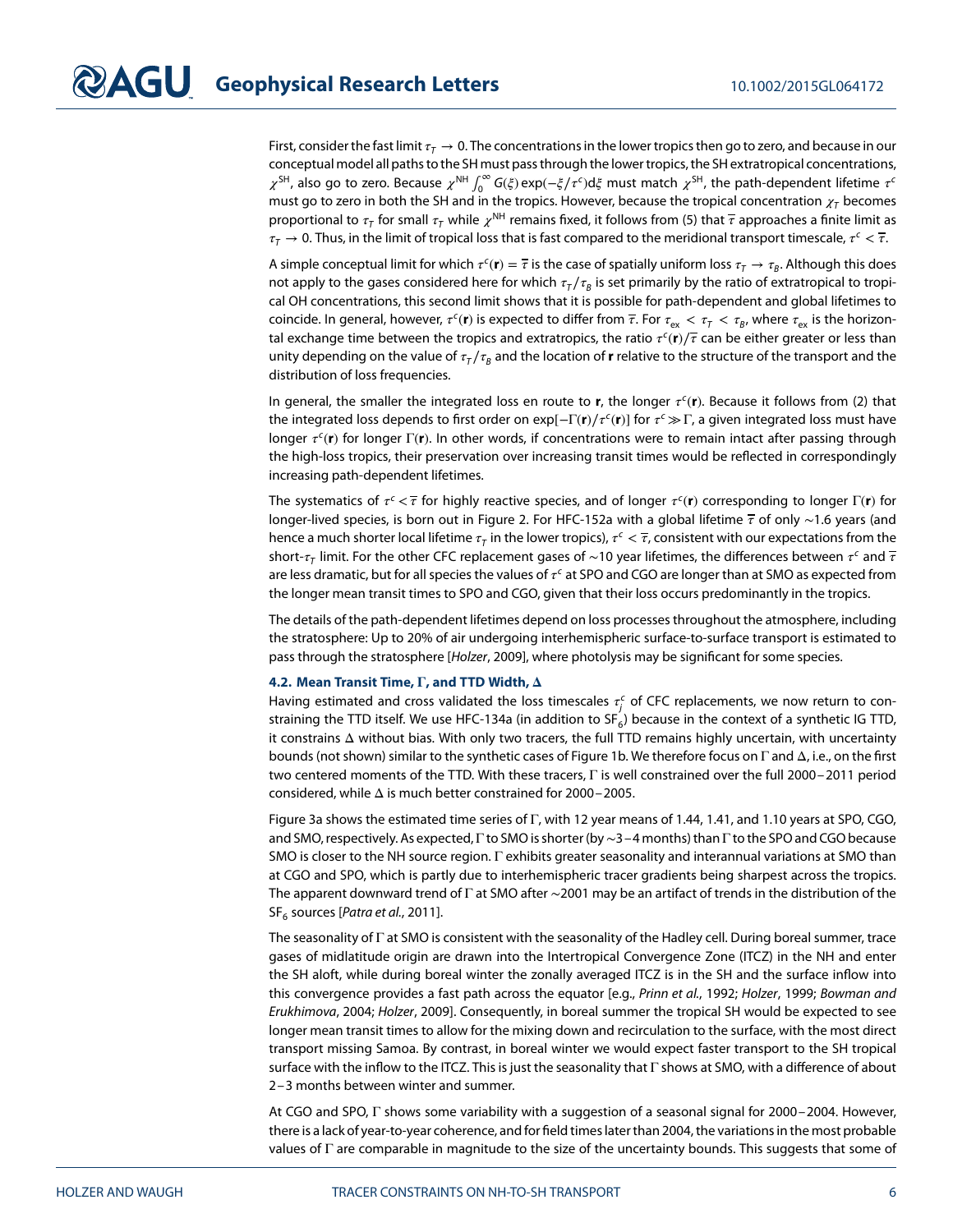

<span id="page-6-0"></span>**Figure 3.** (a) The mean transit time Γ to stations SPO (South Pole), CGO (Tasmania), SMO (Samoa). The shaded error bands represent the spread over the ensemble of priors. (b) The corresponding TTD width Δ and (c) shape parameter Γ∕Δ. Error bars combine ensemble spread and monthly variability for 2000–2005.

the variations in Γ at these stations could be artifacts representing variations in tracer concentrations instead of variations in transport. We will therefore not further examine the variability at CGO and SPO.

Figure [3b](#page-6-0) shows the inferred TTD width Δ, with error bars that represent the combined spread due to the prior ensemble and due to variations in the monthly estimates across the period 2000–2005. Within their uncertainties, the values of Δ at the three stations are roughly equal: Δ = 1*.*28, 1.24, and 1.34 years for SPO, CGO, and SMO, respectively. However, the shape of the TTD is governed by the ratio Δ∕Γ, with Γ merely setting the timescale for the transit time dependence of G. As shown in Figure [3c](#page-6-0), the most probable value of  $\Delta/\Gamma$ shows systematic variation with latitude, with SPO and GCO having nearly identical values of  $\Delta/\Gamma = 0.88$ , while SMO has Δ∕Γ = 1*.*12. Thus, relative to the mean, the TTD is 27% broader at SMO than in the middleand high-latitude SH, where our results suggest small gradients in Δ∕Γ. These systematics are similar to those seen in numerical integrations with chemical transport models (C. Orbe, personal communication, 2014). Our interpretation of the TTD being broader in the tropics is that the fast early signal from the NH sources results in a relatively low mean, while the tails of the TTD due to recirculations within the NH result in a broad tail that leads to a wider TTD relative to the mean than is the case in the SH middle and high latitudes, where the fast early NH signal is absent.

### **5. Conclusions**

We applied inverse modeling to multiple tracers to constrain tropospheric transport from NH midlatitudes to the SH and provided the first estimate of the width of the corresponding TTD. Our analysis also intro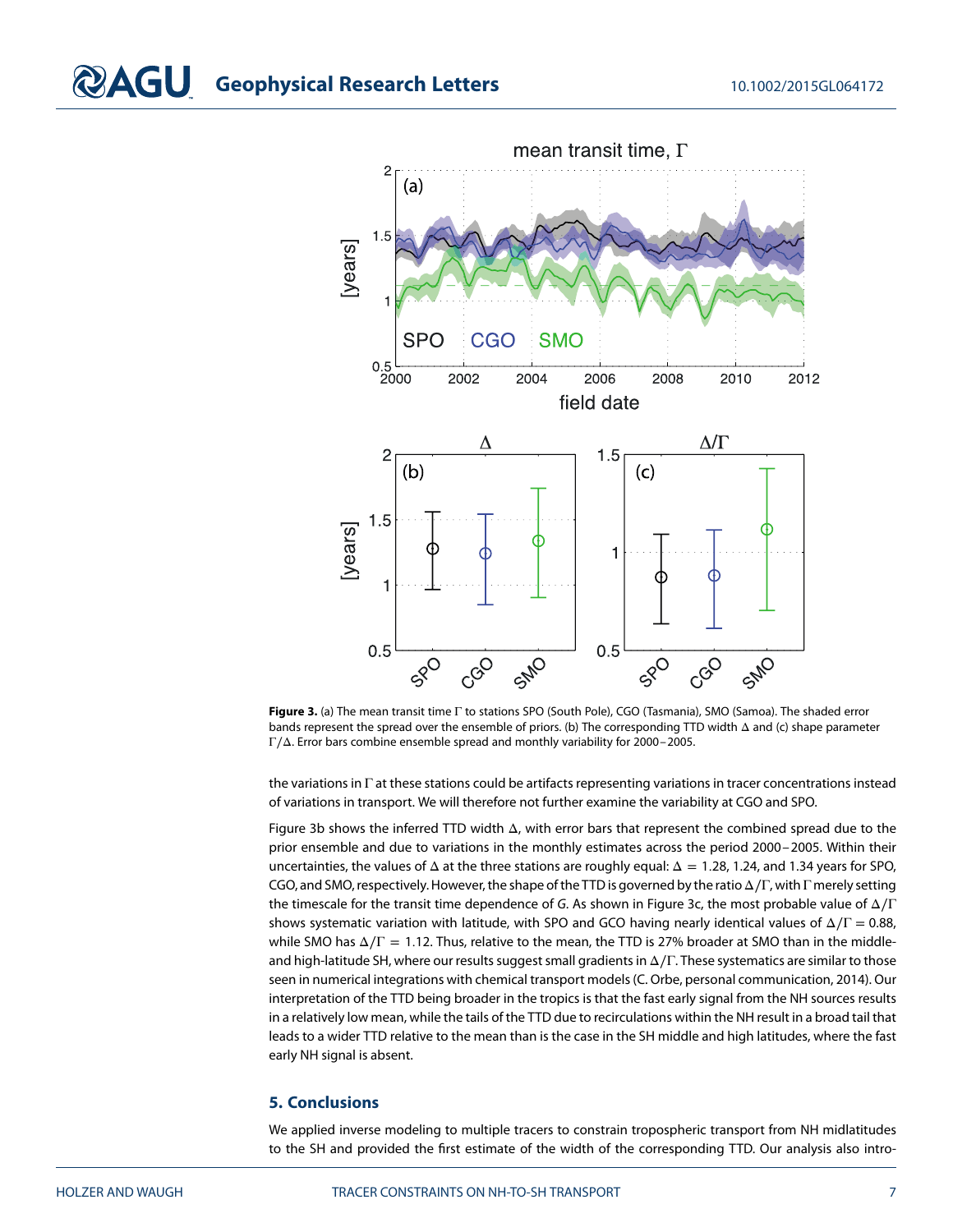duces a path-dependent lifetime  $\tau^c(\mathbf{r})$  that parameterizes the integrated loss during transport to **r**. Our central conclusions are as follows:

- 1. The mean transit time from the NH midlatitude surface increases from  $\Gamma$  ~1.1 years at Samoa to  $\Gamma$  ~1.4 years at the South Pole as expected, but with only small differences between Tasmania and the South Pole, suggesting weak gradients in Γ from middle to high southern latitudes. At Samoa, Γ displays strong seasonality consistent with the annual cycle of the Hadley-Walker circulation, while seasonality is suppressed at higher latitudes.
- 2. The width  $\Delta$  of the TTD varies much less with latitude than Γ so that the TTD shape parameter  $\Delta/\Gamma$  varies primarily with 1∕Γ, being about 27% larger at Samoa than at Tasmania and the South Pole. Relative to the mean, the TTD is hence broader at Samoa than at high southern latitudes, likely due to slow recirculations imparting long tails to a TTD with an early peak due to fast transport from the NH that is absent at high southern latitudes.
- 3. The path-dependent lifetimes  $\tau^c(\bf{r})$  generally differ from the corresponding global lifetimes,  $\bar{\tau}$ . The  $\tau^c(\bf{r})$ depend subtly on how long the tracer spends in key loss regions on its way to point **r**. For HFC-152a with a tropical lifetime short compared to the large-scale transport times,  $\tau^c$ (**r**) is ∼40% shorter than  $\bar{\tau}$  throughout the SH. For CFC replacements with global lifetimes on the order of a decade, we find that  $\tau^c(\mathbf{r})$  varies systematically with mean transit time Γ(**r**), with longer Γ(**r**) corresponding to longer  $\tau^c(\mathbf{r})$ .

We acknowledge several sources of uncertainty that warrant further research. Representing the NH midlatitude concentrations by a three-station average ignores potentially important spatial gradients within the source region and likely does not represent the full time dependence of the source region concentrations. This limits our ability to extract transport information from the seasonal and interannual variations of the measured SH concentrations, as evidenced by our substantial ensemble spreads. Also, our parameterization of chemical loss as exponential decay with transit time relative to a time-averaged lifetime  $\tau^c$  is an oversimplification for short lifetimes whose limitations need to be examined further in future theoretical studies.

Future work will extend our analysis to additional trace gas measurements from the "Advanced Global Atmospheric Gases Experiment" (AGAGE) surface network and from recent aircraft campaigns (e.g., High-performance Instrumented Airborne Platform for Environmental Research Pole-to-Pole Observations (HIPPO) [Wofsy, [2011\]](#page-8-4)). This will further constrain tropospheric transport and provide valuable metrics, such as the path-dependent lifetimes and the mean and width of the TTD throughout the troposphere, against which to validate global atmosphere-chemistry models. A strength of the empirical approach to lifetimes adopted here is that it allows us to formulate a relatively straightforward inverse problem for the interhemispheric TTD using only available observations without any additional modeling. Future estimates of the path-dependent lifetimes for a number of tracers and locations within the troposphere will provide direct observation-based constraints on the OH distribution of the troposphere.

#### **References**

<span id="page-7-11"></span>Bowman, K. P., and T. Erukhimova (2004), Comparison of global-scale Lagrangian transport properties of the NCEP reanalysis and CCM3, J. Clim., 17, 1135–1146.

- <span id="page-7-3"></span>Engel, A., et al. (2013), SPARC 2013, chapter 4: Inferred lifetimes from observed trace-gas distributions, Tech. Rep. 6, WCRP-15/2013, World Clim. Res. Programme, Zurich, Switzerland.
- <span id="page-7-2"></span>Fortems-Cheiney, A., F. Chevallier, M. Saunois, I. Pison, P. Bousquet, C. Cressot, H. J. Wang, Y. Yokouchi, and F. Artuso (2013), HCFC-22 emissions at global and regional scales between 1995 and 2010: Trends and variability, J. Geophys. Res. Atmos., 118, 7379-7388, doi[:10.1002/jgrd.50544.](http://dx.doi.org/10.1002/jgrd.50544)

<span id="page-7-10"></span><span id="page-7-8"></span>Holzer, M. (1999), Analysis of passive tracer transport as modeled by an atmospheric general circulation model, J. Clim., 12, 1659–1684. Holzer, M. (2009), The path density of interhemispheric surface-to-surface transport: Part II. Transport through the troposphere and stratosphere diagnosed from NCEP data, J. Atmos. Sci., 66, 2172–2189, doi[:10.1175/2009JAS2895.1.](http://dx.doi.org/10.1175/2009JAS2895.1)

<span id="page-7-6"></span><span id="page-7-5"></span>Holzer, M., and T. M. Hall (2000), Transit-time and tracer-age distributions in geophysical flows, J. Atmos. Sci., 57, 3539–3558.

<span id="page-7-7"></span>Holzer, M., F. W. Primeau, W. M. Smethie Jr., and S. Khatiwala (2010), Where and how long ago was water in the western North Atlantic ventilated? Maximum-entropy inversions of bottle data from WOCE line A20, J. Geophys. Res., 115, C07005, doi[:10.1029/2009JC005750.](http://dx.doi.org/10.1029/2009JC005750) Ko, M., P. Newman, S. Reimann, and S. Strahan (2013), SPARC 2013: Report on lifetimes of stratospheric ozone-depleting substances, their

<span id="page-7-4"></span><span id="page-7-1"></span>replacements, and related species, Tech. Rep. 6, WCRP-15/2013. World Clim. Res. Programme, Zurich, Switzerland. Lawrence, M. G., P. Jöckel, and R. von Kuhlmann (2001), What does the global mean OH concentration tell us?Atmos. Chem. Phys., 1, 37–49. Montzka, S. A., B. D. Hall, and J. W. Elkins (2009), Accelerated increases observed for hydrochlorofluorocarbons since 2004 in the global atmosphere, J. Geophys. Res., 36, L03804, doi[:10.1029/2008GL036475.](http://dx.doi.org/10.1029/2008GL036475)

<span id="page-7-0"></span>Naik, V., A. K. Jain, K. O. Patten, and D. J. Wuebbles (2000), Consistent sets of atmospheric lifetimes and radiative forcings on climate for CFC replacements: HCFCs and HFCs, J. Geophys. Res., 105(D5), 6903–6914.

<span id="page-7-9"></span>Patra, P. K., et al. (2011), Transcom model simulations of CH4 and related species: Linking transport, surface flux and chemical loss with CH4 variability in the troposphere and lower stratosphere, Atmos. Chem. Phys., 11, 12,813–12,837, doi[:10.5194/acp-11-12813-2011.](http://dx.doi.org/10.5194/acp-11-12813-2011)

#### **Acknowledgments**

This work was supported by grants ARC DP120100674 (M.H.), NSF AGS-1402931 (M.H.), NSF AGS-1403676 (D.W.), and NASA NNX14AP58G (D.W.). We thank Steven Montzka for helpful discussions regarding the HATS data. All data used are available at [http://www.esrl.noaa.gov/gmd/](http://www.esrl.noaa.gov/gmd/hats/data.html) [hats/data.html.](http://www.esrl.noaa.gov/gmd/hats/data.html)

The Editor thanks two anonymous reviewers for their assistance in evaluating this paper.